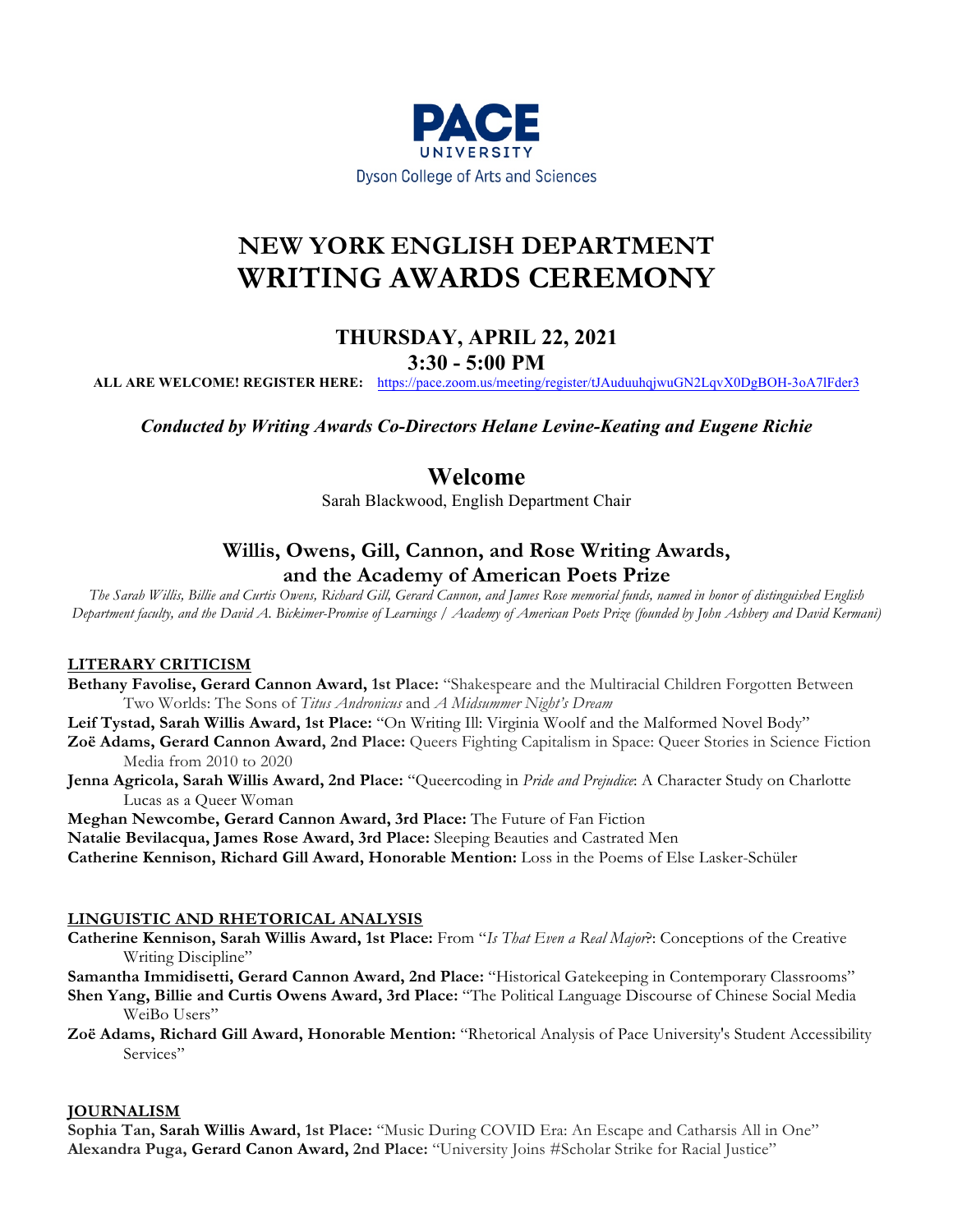**Samantha Unger, Billie and Curtis Owens Award, 2nd Place:** "Student by Day, R3FRENCE by Night: Justin Winley Talks Career Beginnings, Podcasts, and City Life"

**Sarah Bergin, Gerard Cannon Award, 3rd Place:** "A Newfound Addiction to *Jagged Little Pill: Our New Musical*" **Britni Dunn, Richard Gill Award, Honorable Mention:** "Art Students Face Virtual Learning Woes"

### **COMICS AND GRAPHIC NOVELS**

### **SCRIPTS**

**Samantha Unger, Gerard Cannon Award, 1st Place:** "The Arcane Alliance" **Benjamin Ravelo, Sarah Willis Award, 2nd Place:** "Reus Conscienta" **Andrew Finkenstaedt, Gerard Cannon Award, 3rd Place:** "The Abyss" **Jason Michael DiPaola , Richard Gill Award, Honorable Mention:** "Octopus Hero"

### **ESSAYS**

**Jenna Agricola, Gerard Cannon Award, 1st Place:** "How Page 48 from Gene Luen Yang's *American Born Chinese* Develops Chin-Kee's Characterization"

### **PLAYWRITING**

**Kate Clay, Sarah Willis Award, 1st Place:** *Senses/The Road* and *What's Leftover* **Colby Ourand, Sarah Willis Award, 1st Place:** *Ugly Gays* **Emma Cont, Gerard Cannon Award, 2nd Place:** *Closet* **Destre Tashjian, Gerard Cannon Award, 2nd Place:** *Flush* **Aidan Pacifico, Billie and Curtis Owens Award, 3rd Place:** *Whitewalls* **Shelby Pickelny, Richard Gill Award, 3rd Place:** *Dead Babies* **Liz Lilac, Billie and Curtis Owens Award, Honorable Mention:** *The Fairy Fellers' Mysterious Sack* **Benjamin Nurthen, Gerard Cannon Award, Honorable Mention:** *Best and Only*

### **WRITING FOR FILM AND TELEVISION**

**TELEVISION PILOTS John Savoy III, Gerard Cannon Award, 1st Place**: *The Height of the Crown* **Molly McElaney, Sarah Willis Award, 2nd Place:** *Spilled*

### **TELEVISION SPEC EPISODES**

**Sarah Crudele, Gerard Cannon Award, 1st Place:** *Derry Girls* — "The Tattoo" **Jamison Harris, Gerard Cannon Award, 1st Place:** *What We Do in the Shadows* — "Couples Counseling" **John Servedio, Sarah Willis Award, 2nd Place:** *Letterkenny* — "Dary's Super Soft Poem" **Natalie Bevilacqua, Richard Gill Award, 3rd Place:** *What We Do in the Shadows* — "The Debutante Ball"

### **SCREEENPLAYS**

**Features Samantha Unger, Sarah Willis Award, 1st Place:** *Now What?* **Junior-Georges Y. Mbuyu, Gerard Cannon Award, 1st Place:** *Infinite Stairway* **Sophia Bertran, Billie and Curtis Owens Award, 2nd Place:** *The Red Woman* **Anthony Camaj, Billie and Curtis Owens Award, 2nd Place:** *Piano Black*

**Short Films Sophia Bertran, Gerard Cannon Award, 1st Place:** *Rattlesnake*

### **NONFICTION**

**Laura Gooch, Gerard Cannon Award, 1st Place:** "The Bigger I Am, The Less You See Me" **Caroline Foulke, Billie and Curtis Owens Award, 2nd Place:** "Wade" **Emma Jean Cont**, **Billie and Curtis Owens Award, 2nd Place:** "Adopted Mother" **Kelsey Nicholson, Sarah Willis Award, 3rd Place:** "It Is Friday and I Wish I Was Someone Else" **Sophia Tan, Richard Gill Award, Honorable Mention:** "Two Red Dots"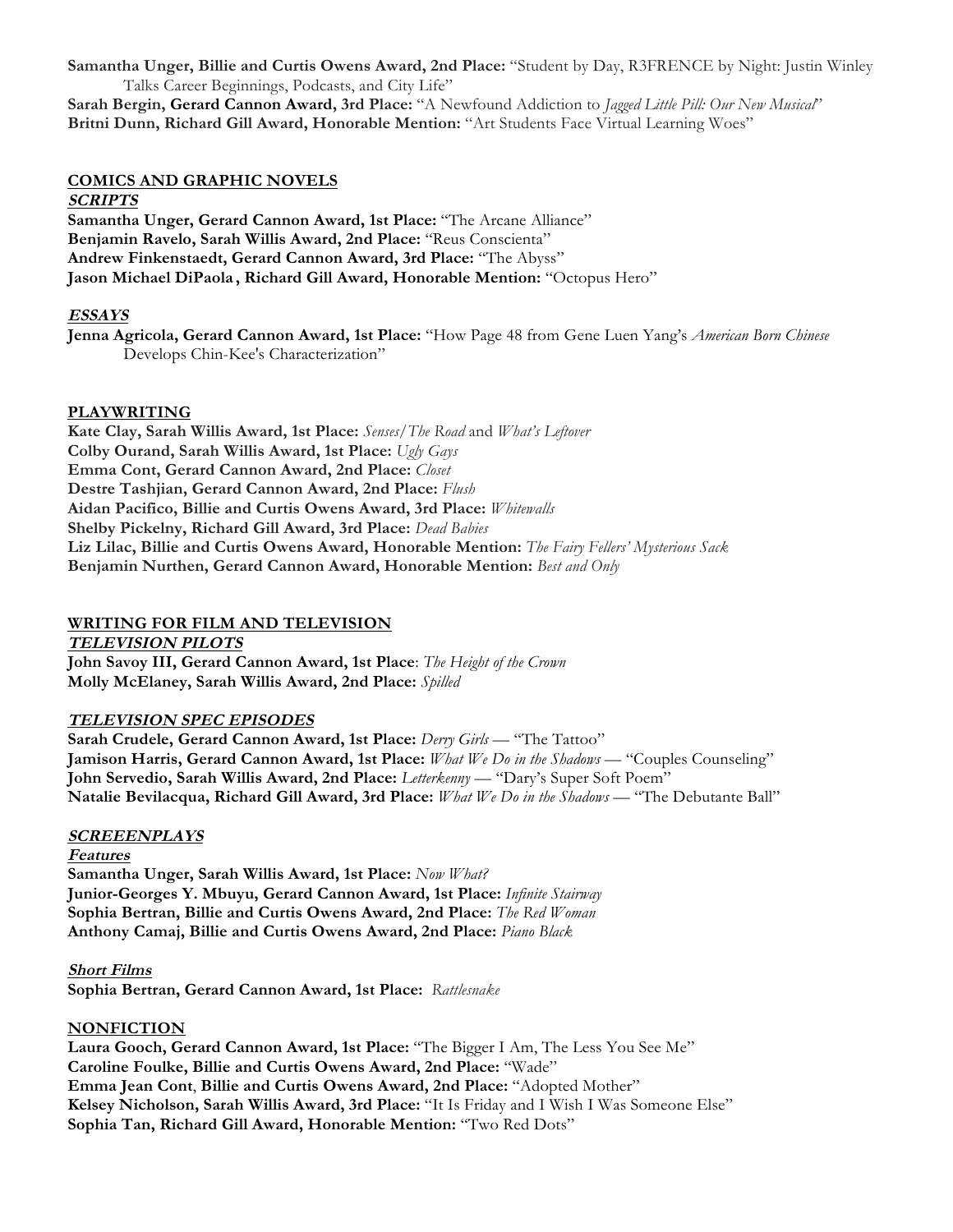### **POETRY**

- **Leif Tystad, David A. Bickimer—Promise of Learnings /Academy of American Poets Prize:** "Alzheimer Ornaments"
- **Caroline Foulke, Gerard Cannon Award, 1st Place:** "Open Rooms," "The Golden Ring of a Winter Clementine," "My Mother's Lobster Pot"
- **Natalie Bevilacqua, Sarah Willis Award, 1st Place:** "Madame Kisling, 1917," "Gnat on a Hot Tin Roof," "Untitled, an Imperfect Sestina," "Phil Lynott Is the Rascal King of Rock and Roll"
- **Camden Robertson, Gerard Cannon Award, 2nd Place:** "Half Sestina: Night Thoughts," "Afternoon Snack," "Variations on "This is Just to Say" by William Carlos Williams," "All of It in a Day"
- **Isabella Sirota, Billie and Curtis Owens Award, 2nd Place:** "North Carolina," "Sourdough," "Pigeon Pig," "Third Rail," "The Kelp!"

**Leika Estimable, Richard Gill Award, 3rd Place:** "Wom-an," "My Mother Says I Don't Call Her Anymore," "Secrets"

- **Meghan Newcombe, Richard Gill Award, 3rd Place:** "At Four AM, They Return from the Hospital," "That's Why I Get My Eyebrows Threaded Anyway," "Head and Heart"
- **Britni Dunn, James Rose Award, Honorable Mention:** "Oranges," "NYC," "A Note on Getting a COVID-19 Vaccine," "Grief" "Watching the News"

**Karenna Breslow, James Rose Award, Honorable Mention:** "I Told You I Don't," "Secret-Keeper," "Dad"

**Kathleen Caraway, James Rose Award, Honorable Mention:** "Stuffed Owl of Memories," "What Sally Took with Her," "What Sally Didn't Take," "A Table," "May Showers"

### **FICTION**

**Natalie Bevilacqua, Billie and Curtis Owens Award, 1st Place:** "Mother-Thing" **Ivan Serge Mooh Mooh, Sarah Willis Award, 1st Place:** "Insanity in Islamabad" **Kelsey Nicholson, Gerard Cannon Award, 2nd Place:** "Expiration Date" **Chase Schichtl, Sarah Willis Award, 2nd Place:** Excerpt from the novel *The Flight of a Dove* **Emily Richey, Gerard Cannon Award, 3rd Place:** "Then There was You" **Benjamin Schultz, Billie and Curtis Owens Award, 3rd Place:** "A Northern Elegy" **Emily Teixeira, Gerard Cannon Award, 3rd Place:** "Digging Up the Past" **Junior-Georges Y. Mbuyu, Richard Gill Award, Honorable Mention:** "Endless: I Arrived." **Autumn Sancho, Richard Gill Award, Honorable Mention:** "Snow Globe" **Caroline Foulke**, **Richard Gill Award, Honorable Mention:** "Positive"

### **WRITING ON FILM**

**Leif Tystad, Billie and Curtis Owens Award, 1st Place:** "Cracks in the Ornament: Spectatorial Relationships and Labors of Looking in *Gold Diggers of 1933*"

**Elena Guzman, Sarah Willis Award, 2nd Place:** "Heterotopias and Queer Time in *Ali: Fear Eats the Soul* and *Carol*" **Jonathan Ozburn, Richard Gill Award, 3rd Place:** "Gays and Gaze: Queer Reconstruction of History in the Work of

Todd Haynes"

**Amanda Fedele, Gerard Cannon Award, Honorable Mention:** "Empathetic Camera in *Moonlight*" **Alyssa Cook, Gerard Cannon Award, Honorable Mention:** "Sex and Gore in *Alien*"

### **Kelly Herbert Writing Award**

**Presented by Emmett Griffith, Associate Director of the LGBTQA Center** Alida Munir, "Almost There"

### **English Department Award for Creative Excellence (2021)**

**Presented by Sarah Blackwood, English Department Chair** 

Sarah Perniciaro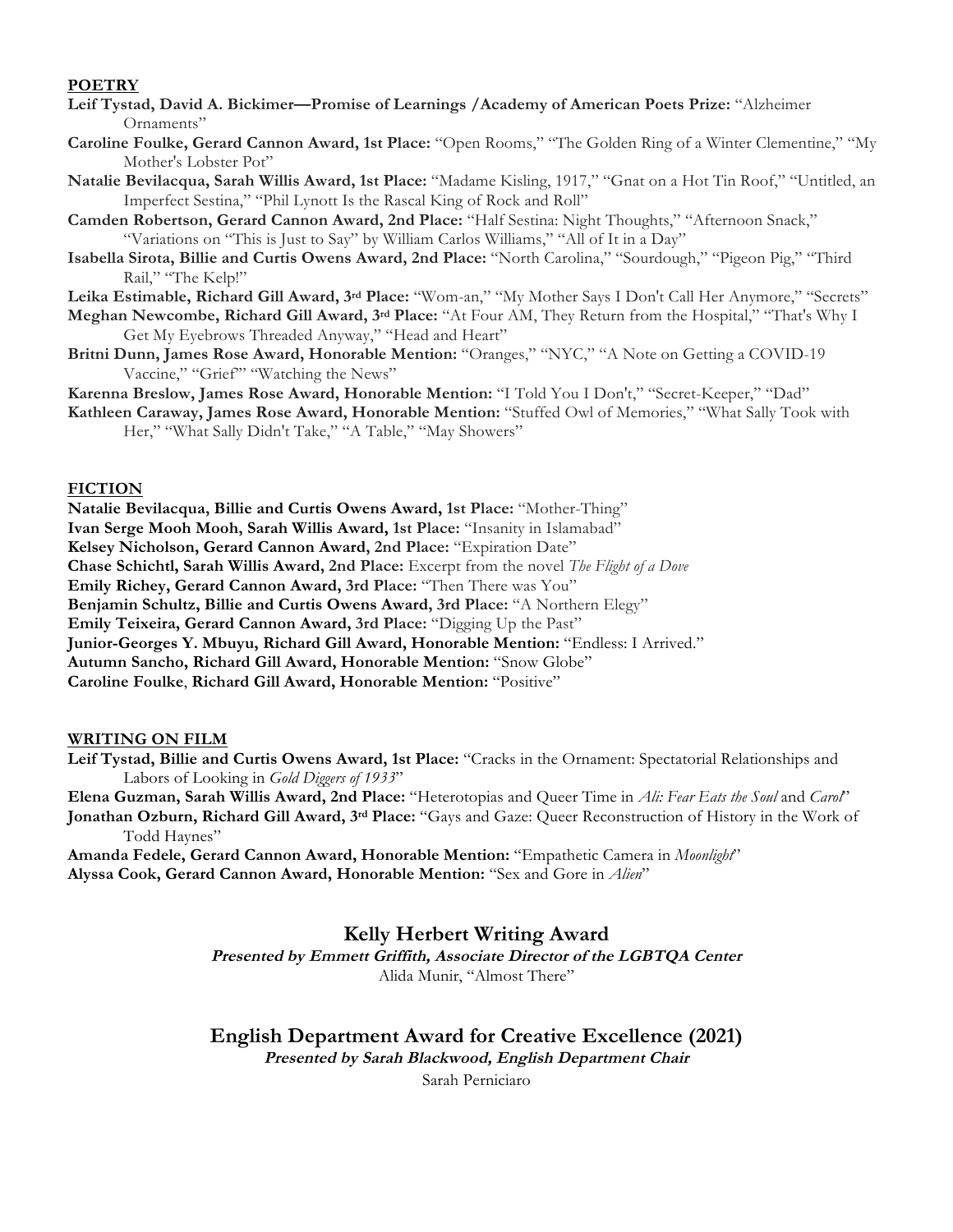### **English Faculty Excellence in Teaching Awards**

**Presented by Sarah Blackwood, English Department Chair** 

**Excellence in Teaching Awards (2021)** Laura Fung-Ross Matthew Rosenbloom

**The Gerard Cannon Excellence in Teaching Award (2021)** Chris Campanioni

**The Tom Henthorne Excellence in Teaching Award (2021)** Ebele Oseye

**Congratulations to Film and Screen Studies and English Major Graduates**

### **Celebration and Readings of Aphros 61 (2021)**

**New Aphros Issue and Readers Introduced by Editor Sarah Perniciaro** 

Leif Tystad "Brutal Garlands" and "The Night Grows Angry, Quite Angry" Kate Clay "State" and "In My Parents' Bathtub with Pinot Noir"

### **APHROS 61 Readers' Bios**

**Leif Tystad** is a senior double majoring in Film and Screen Studies and English with a concentration in Literature, Culture, and Media.

**Kate Clay** is a dual English and Acting major. She likes puzzles and podcasts, and spending time with her very naughty dog, Boru. Some of her influences are Shel Silverstein, Amanda Palmer, and P.G. Wodehouse.

### **EDITOR**

Sarah Perniciaro

#### **ASSOCIATE EDITORS**

Caroline Foulke Ivan Serge Mooh Mooh

#### **EDITORIAL STAFF**

Josie Smart Zoë Adams Kate Clay Tatum Cordy

### **ADVISOR**

Charles North

**Open Student Creative Writing Reading Conducted by Aphros Editor Sarah Perniciaro**